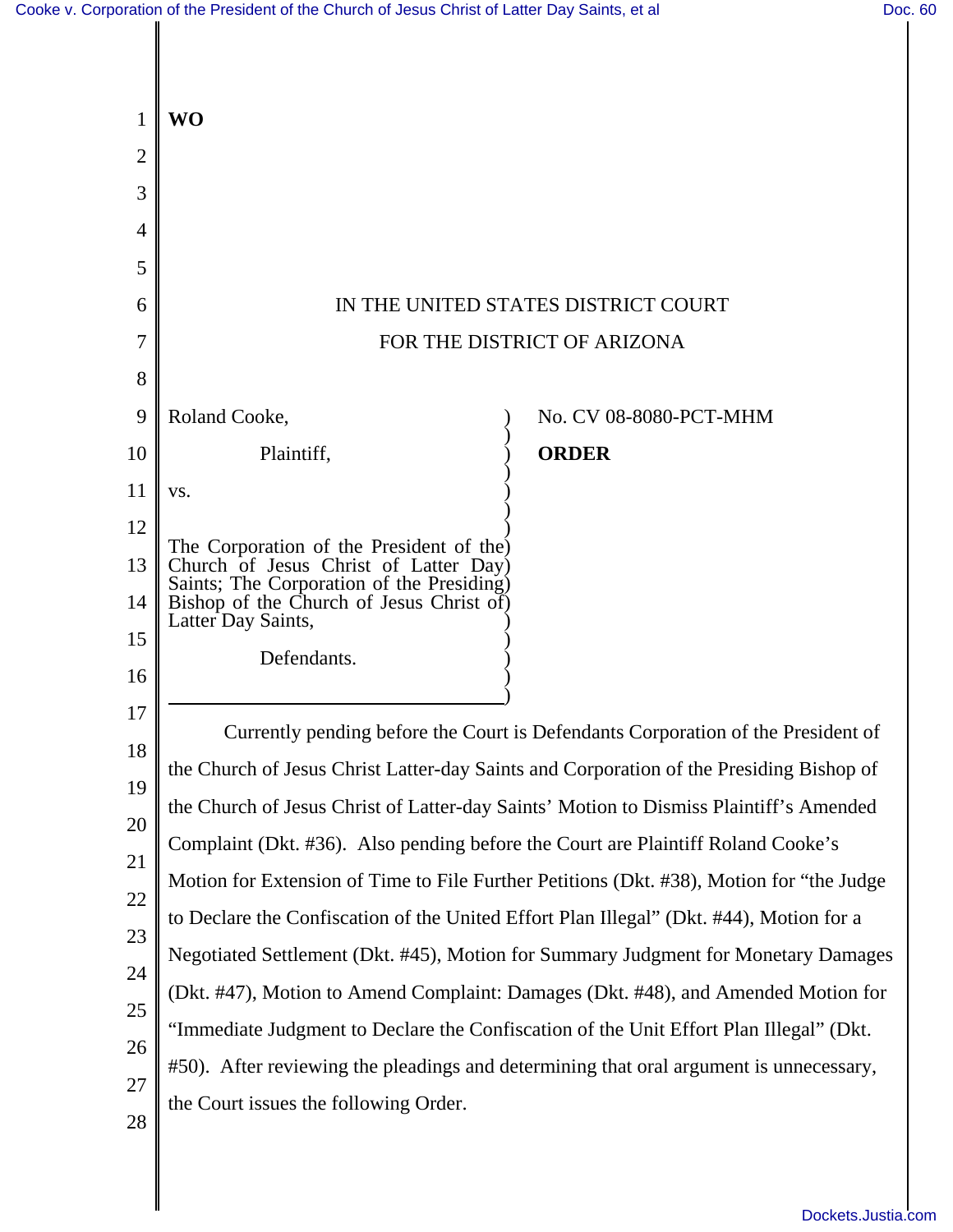## 1 **I. BACKGROUND**

2 3 4 5 6 7 8 9 10 11 12 On June 30, 2008, Plaintiff filed a civil rights complaint pursuant to 42 U.S.C. § 1983 against "The Mormon Church" and the Federal Bureau of Investigation ("FBI"), asserting the following counts: Count  $1 -$  "[o]ur homes and our property have been stolen, partly because the FBI and greatly because of the Mormon Church"; Count 2 – "Warren Jeffs was put on Ten Most Wanted because he married a whore to \_\_\_\_ Steed"; and Count 3 – "[t]he FBI has invaded our church house." (Dkt. #1). Plaintiff requested monetary damages against "The Mormon Church" in the amount of "25 bilion [sic] dollars" and against the FBI in the amount of "12 bilion [sic] dollars." (Id.). Plaintiff filed a Motion for Default Judgment on August 14, 2008 (Dkt. #9), which the Court subsequently denied as Plaintiff failed to first seek default judgment from the Clerk of the Court as required under Fed.R.Civ.P. 55(a). (Dkt. #12).

13 14 15 16 17 18 19 20 21 22 23 24 25 On August 22, 2008, the Corporation of the Presiding Bishop of the Church of Jesus Christ of Latter-day Saints appeared on behalf of "The Mormon Church"<sup>1</sup> and moved to dismiss Plaintiff's complaint for insufficient service of process pursuant to Fed.R.Civ.P. 12(b)(5). (Dkt. #10). Plaintiff subsequently filed a motion for default judgment, motion to change the name (or add as a defendant) and alternative petition to file an amended complaint, motion for injunctive relief, motion to consolidate cases and dismiss charges against Warren Jeffs, motion for summary judgment against the Mormon Church, and motion for immediate injunctive relief. (Dkt. #s 18, 19, 21, 23, 24, 26, 27). The Court granted the motion to dismiss and dismissed without prejudice the Complaint on November 25, 2008. (Dkt. #32). The Court thus denied as moot Plaintiff's motions for default judgement and to change name (or add as a defendant), and denied Plaintiff's motions for injunctive relief, motion to consolidate cases and dismiss charges against Warren Jeffs, motion for summary judgment, and motion for immediate injunctive relief

26

<sup>27</sup> 28 <sup>1</sup>The Corporation of the Presiding Bishop of the Church of Jesus Christ of Latter-day Saints is a Utah corporation sole that conducts legal affairs on behalf of the Church of Jesus Christ of Latter-day Saints.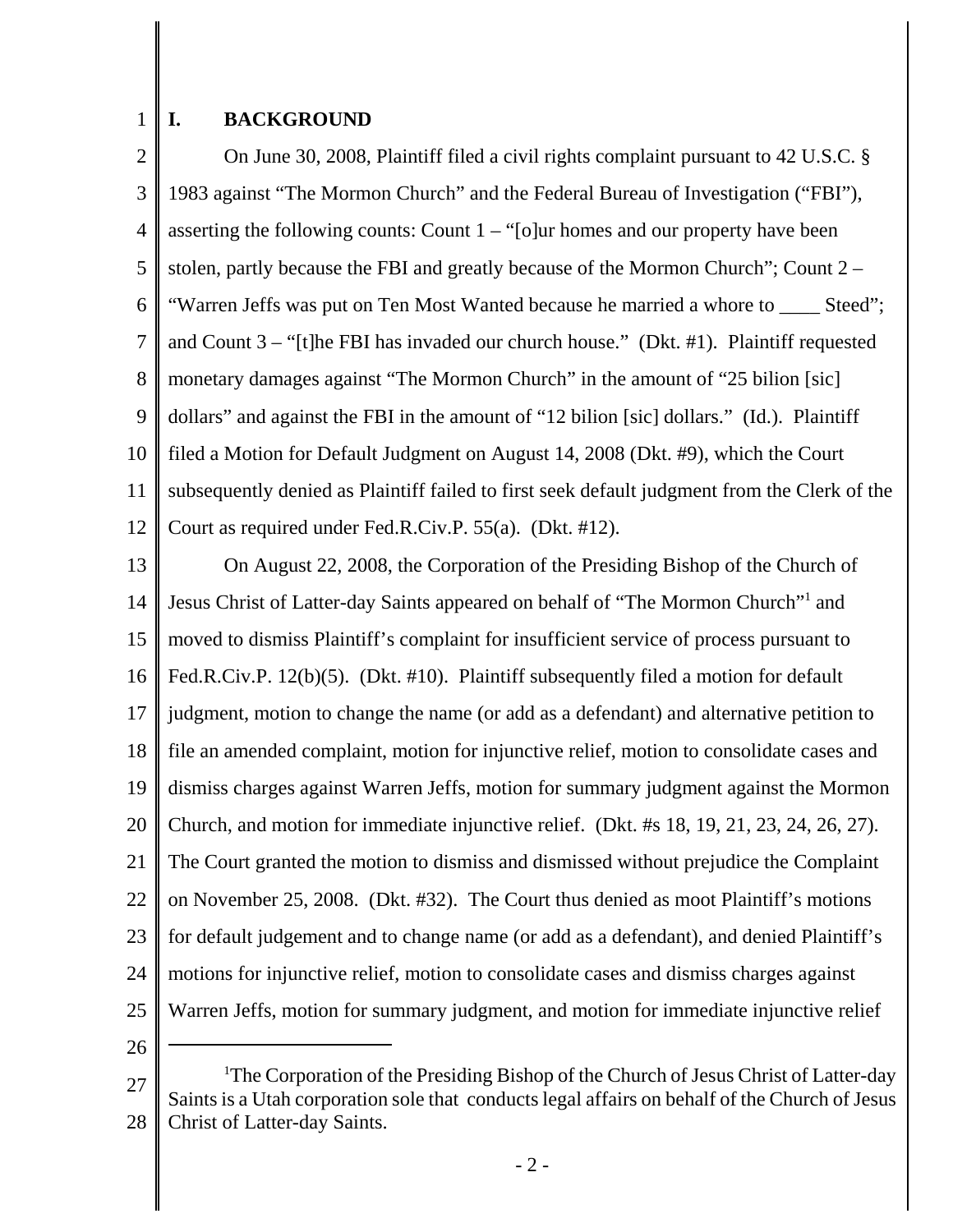1 2 3 4 because Plaintiff failed to present sufficient facts or cite to sufficient authority to allow the Court to rule on such motions. (Id.). The Court also granted Plaintiff's motion for leave to file an amended complaint, but denied Plaintiff's request for the Court to appoint a United States Marshal to effect service. (Id.).

5 6 7 8 9 10 11 12 13 14 15 16 17 18 Plaintiff filed an amended complaint on December 9, 2008. (Dkt. #33). The amended complaint names the Corporation of the President of the Church of Jesus Christ Latter-day Saints and Corporation of the Presiding Bishop of the Church of Jesus Christ of Latter-day Saints as defendants; but drops the FBI as a named defendant in this action. (Dkt. #33). The complaint includes a single count of "discrimination, persecution for religion" brought pursuant to 42 U.S.C. § 1983, and seeks 250 million dollars in damages against each defendant. (Id.). In his amended complaint, Plaintiff alleges, among other things, that "[t]he Mormon Church has used the state of Utah [to conduct a] religious war against Warren Jeffs and his people," has "launched a successful media campaign to label us child abusers and polygamists," and "labled [sic] Warren Jeffs a terrorist [and] taken away our homes and our property (hundreds of millions of dollars value)[,] selling it away like thieves that they are . . . . Shame on Utah. Shame on the Mormon Church." (Id., pp. 3, 4). Plaintiff also attaches an "Appendage," in which he briefly discusses the history of polygamy and the Mormon Church.

19 20 21 22 23 24 25 26 On December 18, 2008, Defendants filed a Motion to Dismiss Amended Complaint (Dkt. #36) for failure to state a claim pursuant to Fed.R.Civ.P. 12(b)(6) and as barred by the doctrine of res judicata. (Dkt. #36). Plaintiff filed a response on January 5, 2009. (Dkt. #37). Plaintiff subsequently inundated the Court with motions: (1) Motion for Extension of Time to File Further Petitions (Dkt. #38), (2) Motion to Consolidate Cases (with CV 09-8003-PCT-LOA) (Dkt.  $#39$ <sup>2</sup>, (3) Motion for "the Judge to Declare the Confiscation of the United Effort Plan Illegal" (Dkt. #44), (3) Motion for a Negotiated Settlement (Dkt. #45), (4) Motion for Summary Judgment for Monetary Damages (Dkt.

- 27
- 28 <sup>2</sup>

Plaintiff withdrew his motion to consolidate cases on March 24, 2009.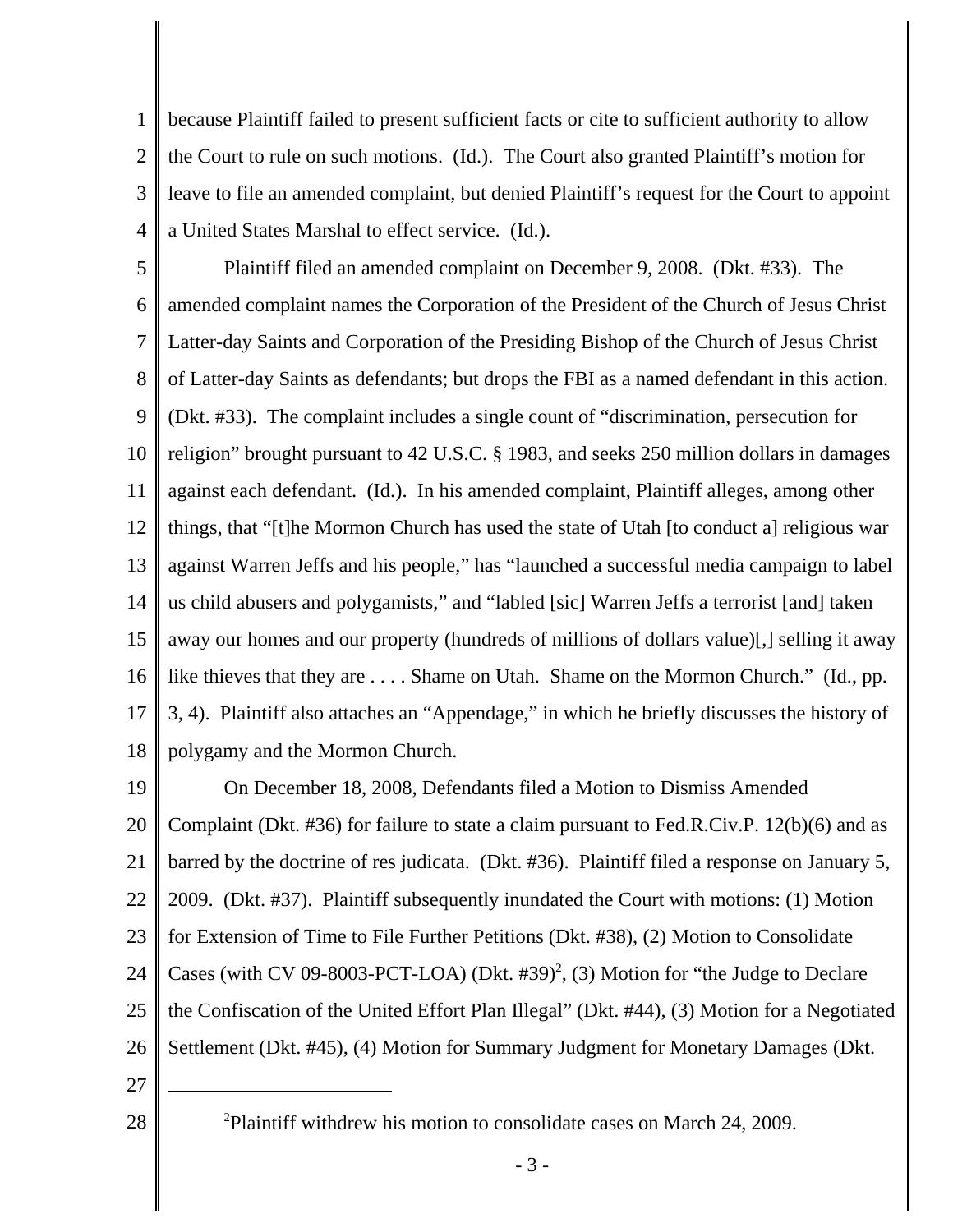1 2 3 4 5 #47), (5) Motion to Amend Complaint: Damages (Dkt. #48), and (6) Amended Motion for "Immediate Judgment to Declare the Confiscation of the Unit Effort Plan Illegal" (Dkt. #50). As a result, the Court ordered that Plaintiff could not file any new motions without leave of the Court until the Court ruled on the pending motion to dismiss. (Dkt. #53).

6 7 8 9 10 11 On April 22, 2009, Plaintiff filed a "Notice of Intent to Appeal," which was redocketed as a notice of interlocutory appeal, stating that "[w]e have received permission . . . from the 9th Circuit Court in San Francisco to appeal our case to their court and intend on May 6 to do so unless we have some action from this court toward returning our homes and property." (Dkt. #55). The appeal was processed to the Ninth Circuit on June 12, 2009.<sup>3</sup> (Dkt. #s 58, 59).

12

## **II. LEGAL STANDARD**

13 14 15 16 17 The Court must liberally construe pleadings submitted by a pro se claimant, affording the claimant the benefit of any doubt. Karim-Panahi v. L.A. Police Dep't, 839 F.2d 621, 623 (9th Cir. 1988). However, the Court "may not supply essential elements of the claim that were not initially pled." Ivey v. Bd. of Regents, 673 F.2d 266, 268 (9th Cir. 1982).

18 19 20 21 To survive a motion to dismiss for failure to state a claim under Fed.R.Civ.P. 12(b))6), the plaintiff must allege facts sufficient "to raise a right to relief above the speculative level." <u>Bell Atl. Corp. v. Twombly, 550 U.S. 544</u>, 555 (2007). The "complaint must contain sufficient factual matter, accepted as true, to 'state a claim to

22

23 24 25 26 27 28 <sup>3</sup>Plaintiff does not appeal any particular order; he simply complains of the Court's failure to rule on the pending motions by a date imposed by him. (Dkt. #56). The Court thus retains jurisdiction to rule on the pending motions. See Griggs v. Provident Consumer Discount Co., 459 U.S. 56, 58 (1982) ("[I]t is obviously preferable to postpone the notice of appeal until after the motion is disposed of."); Ruby v. Secretary of U.S. Navy, 365 F.2d 385, 389 (9th Cir. 1966) ("Where the deficiency in a notice of appeal, by reason of untimeliness, lack of essential recitals, or reference to a non-appealable order, is clear to the district court, it may disregard the purported notice of appeal and proceed with the case, knowing that it has not been deprived of jurisdiction.").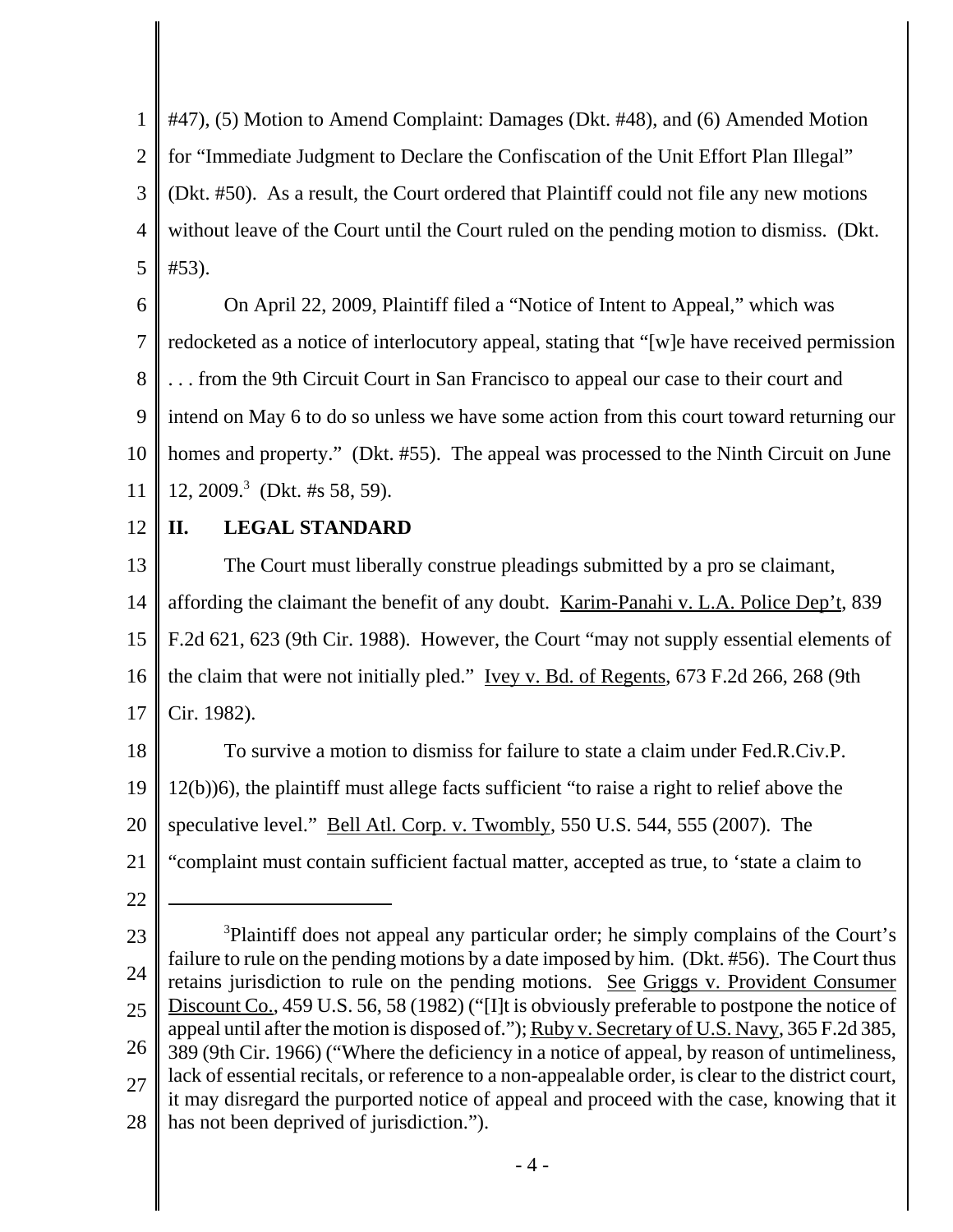1 2 3 4 5 6 7 8 9 10 relief that is plausible on its face.'" Ashcroft v. Iqbal, 129 S.Ct. 1937, 1949 (2009) (quoting Twombly, 550 U.S. at 570). Compare Wyler Summit Partnership v. Turner Broad. Sys. Inc., 135 F.3d 658, 661 (9th Cir. 1998) ("[A]ll well-pleaded allegations of material fact are taken as true and construed in a light most favorable to the nonmoving party.") with Sprewell v. Golden State Warriors, 266 F.3d 979, 988 (9th Cir. 2001) ("[T]he court [is not] required to accept as true allegations that are merely conclusory, unwarranted deductions of fact, or unreasonable inferences."). "Threadbare recitals of the elements of a cause of action, supported by mere conclusory statements, do not suffice." Id. ; Twombly, 550 U.S. at 555 ("[A] formulaic recitation of the elements of a cause of action will not do.").

11 12 13 14 15 16 17 However, "[a] dismissal for failure to state a claim is appropriate only where it appears, beyond doubt, that the plaintiff can prove no set of facts that would entitle it to relief." Morley v. Walker, 175 F.3d 756, 759 (9th Cir. 1999). Also, in evaluating a motion to dismiss, a district court need not limit itself to the allegations in the complaint; but may take into account any "facts that are [ ] alleged on the face of the complaint [and] contained in documents attached to the complaint." Knievel v. ESPN, 393 F.3d 1068, 1076 (9th Cir. 2005).

- 18 **III. DISCUSSION**
- 19

## **A. Res Judicata**

20 21 22 23 24 25 26 27 28 Defendants argue that "[Plaintiff's] Amended Complaint is [ ] barred by the doctrine of res judicata" because it is based on the same facts, and is between the same parties, as a complaint Plaintiff filed in Utah state court on May 6, 2008. (Dkt. #36, pp. 3-4). That complaint was dismissed with prejudice by the state court on July 17, 2008. (Dkt. #36, p.3). In response, Plaintiff contends that his claims are not barred by res judicata because the complaint filed in Utah state court "was a complaint for the citizens of Utah. This Complaint is for the citizens of Arizona . . . . [and] the issues are completely different and have no bearing on each other whatsoever . . . ." (Dkt. #37, p.2).

- 5 -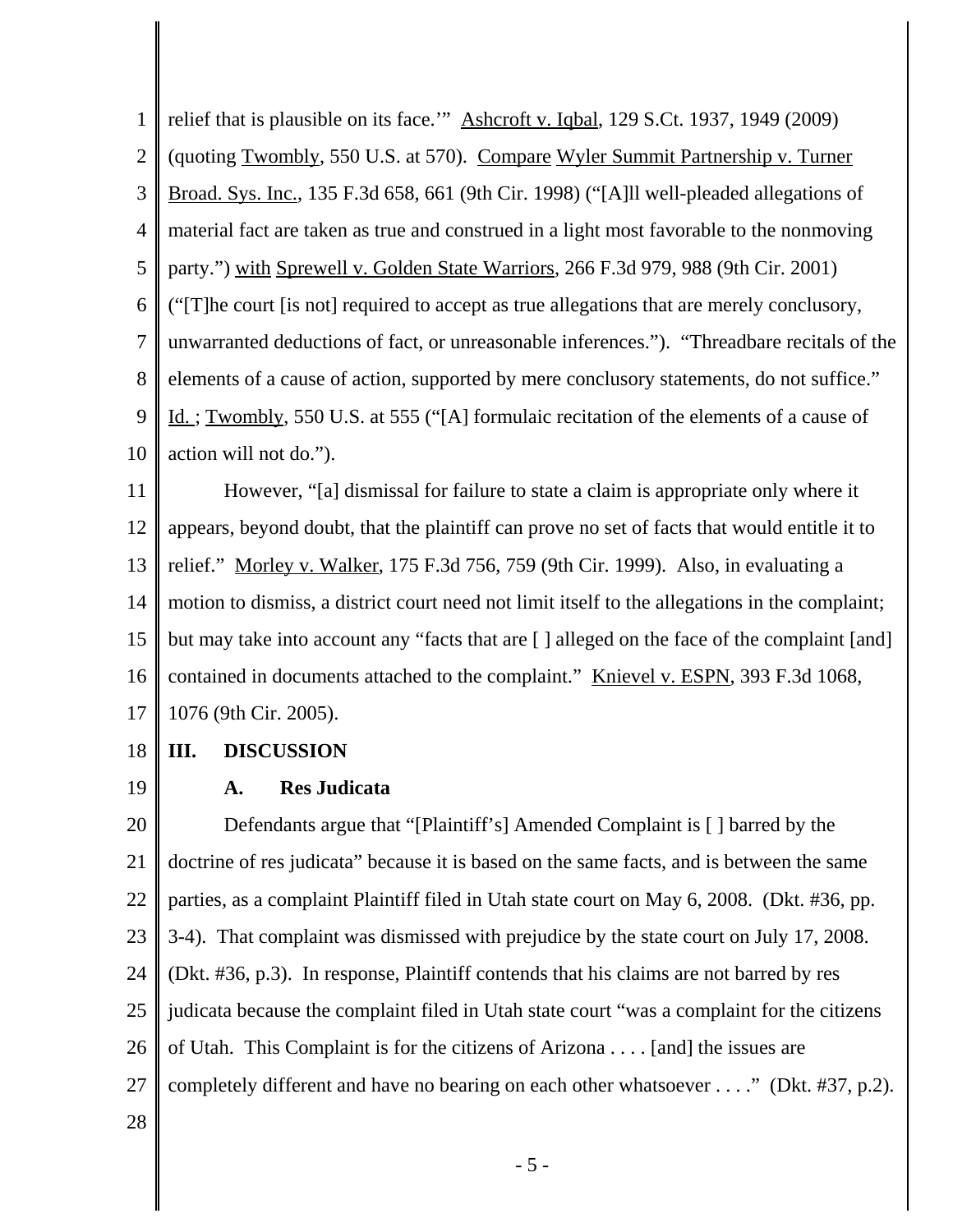1 2 3 4 5 6 7 "Under res judicata, a final judgment on the merits of an action precludes the parties or their privies from relitigating issues that were or could have been raised in that action." Allen v. McCurry, 449 U.S. 90, 93 (1980). "[A] federal court must give to a state-court judgment the same preclusive effect as would be given that judgment under the law of the State in which the judgment was rendered." Migra v. Warren City School Dist. Bd. of Educ., 465 U.S. 75, 81 (1984). Thus, the Court applies Utah law concerning the preclusive effect of the Utah judgment.

8 9 10 11 12 13 14 15 16 Under Utah law, "[f]or claim preclusion to bar a claim in a subsequent action, (1) the subsequent action must involve the same parties, their privies, or their assigns as the first action, (2) the claim to be barred must have been brought or have been available in the first action, and (3) the first action must have produced a final judgment on the merits of the claim." Culbertson v. Bd. of County Comm'rs of Salt Lake City, 44 P.3d 642, 648 (Utah 2001). "'[A] judgment is on the merits if it completely disposes of an underlying cause of action, or *determines that plaintiff has no cause of action* . . . .'" Dennis v. Vasquez, 72 P.3d 135, 138 (Utah App. 2003) (quoting 50 C.J.S. Judgment § 728 (1997) (emphasis in original)).

17 18 19 20 Here, the instant action appears to involve the same parties and claims as those asserted in the complaint filed in Utah state court. Compare Dkt. #33 with Dkt. #36, Exh. 1.<sup>4</sup> But the record does not clearly demonstrate the entry of a final judgment on the merits in the prior action.

21 22 "Ordinarily, dismissal with prejudice constitutes a final judgment." Gardner v. Board of County Com'rs of Wasatch County, 178 P.3d 893, at 905 (Utah 2008). And

- 23
- 24 25
- 26 27 28 <sup>4</sup>The Court may take judicial notice of the complaint filed in Utah state court. See U.S. ex rel. Robinson Rancheria Citizens Council v. Borneo, Inc., 971 F.2d 244, 248 (9th Cir. 1992) (Federal courts "may take notice of proceedings in other courts, both within and without the federal judicial system, if those proceedings have a direct relation to matters at issue.").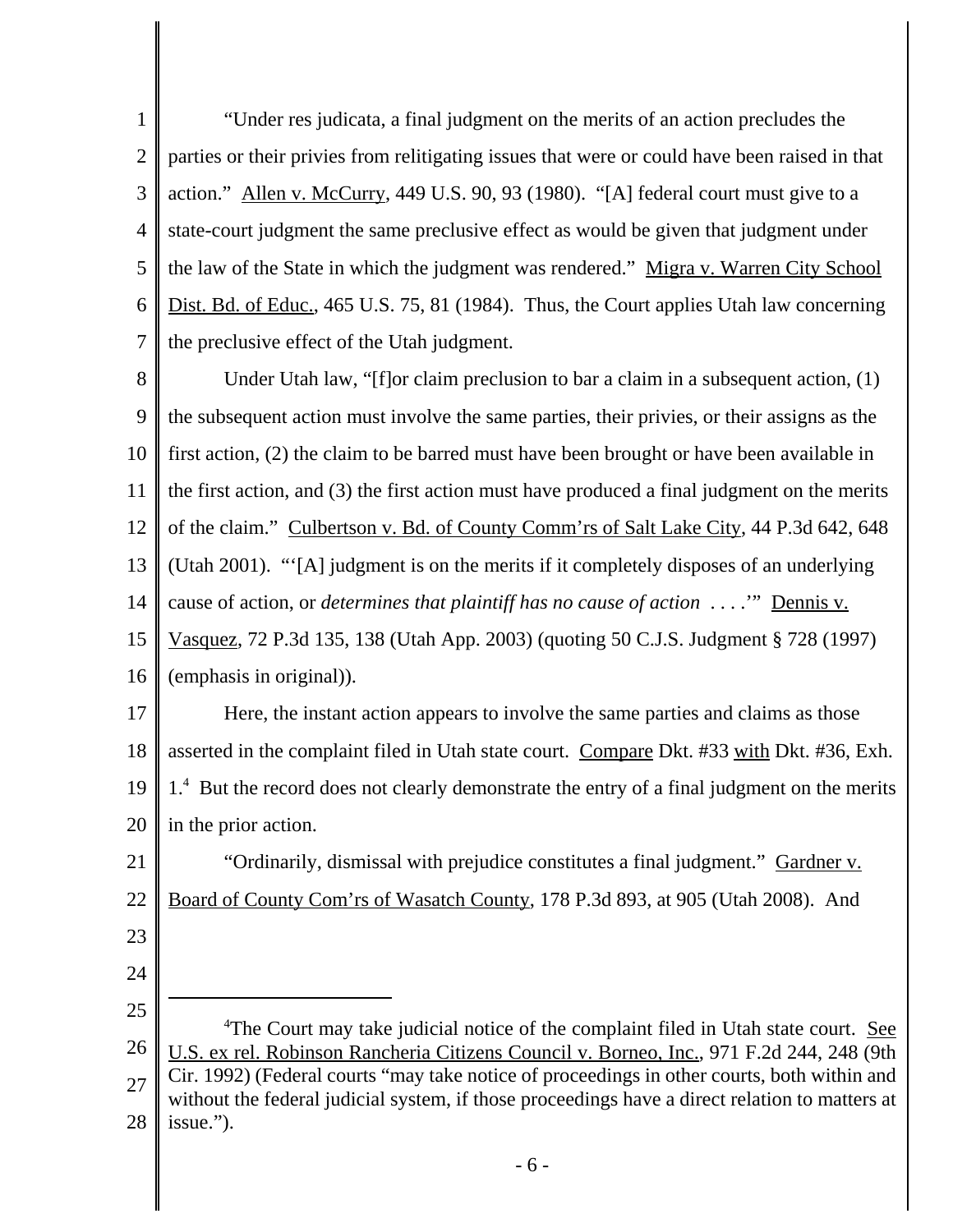1 2 here, the prior action was clearly dismissed with prejudice. (Dkt. #36, Exh. 2). However, the state court did not indicate the reasons for dismissal.

3 4 5 6 7 8 9 10 11 12 13 The state court might have dismissed the case due to the fact that "Plaintiff [did] not oppose[ ] the motion to dismiss and, in fact, [ ] consented to dismissal with prejudice." (Id., p.1). In that event, such dismissal with prejudice would appear to constitute a final judgment on the merits. See Garnder, 178 P.3d at 904-05 (applying res judicata to bar relitigation of issue when parties stipulated to dismiss prior action). But see Karlsson Group, Inc. v. Langley Farm Invs., LLC, 2008 U.S. Dist. LEXIS 80797, at \*13 (D. Ariz. 2008) ("[A] stipulated judgment [for dismissal with prejudice in one court] does not categorically bar the refiling of the same action in [another court].") (citing Semtek International, Inc. v. Lockheed Martin Corp., 531 U.S. 497, 506 (2001)); Riley v. Haw. Dep't of Pub. Safety, 2007 U.S. Dist. LEXIS 86369, at \*19-21 (D. Haw. 2007) (same).

14 15 16 17 18 19 20 21 22 23 24 25 26 27 28 In any event, as the state court also granted the defendants' motion to dismiss in the prior action, it appears more likely that the prior action was dismissed with prejudice on the basis of the motion to dismiss. (Dkt. #36, p.2). But Defendants fail to attach the previous motion to dismiss; and thus the Court cannot determine whether the Utah state court ruled on the merits of Plaintiff's claims prior to dismissing the prior action. See Karlsson, 2008 U.S. Dist. LEXIS 80797, at \*14 (Whether the [prior] dismissal has preclusive effect in this Court depends on additional matters, such as whether the [original] court passed on the substance of the plaintiffs' claims prior to dismissing the case.") (citing Semtek, 531 U.S. at 501-03). To that end, the Court notes that while a dismissal with prejudice for failure to state a claim may constitute a final judgment on the merits, see Dennis, 72 P.3d at 138, "a dismissal for lack of jurisdiction does not result in an adjudication upon the merits," Beaver v. Qwest, Inc., 31 P.3d 1147, 1152 (Utah 2001). Defendants have not presented the Court with sufficient evidence to determine at this time whether the Utah state court ruled on the merits of Plaintiff's claims. See Zufelt v. Haste, Inc., 142 P.3d 594, at 597 ("The burden of establishing each of the elements of res

- 7 -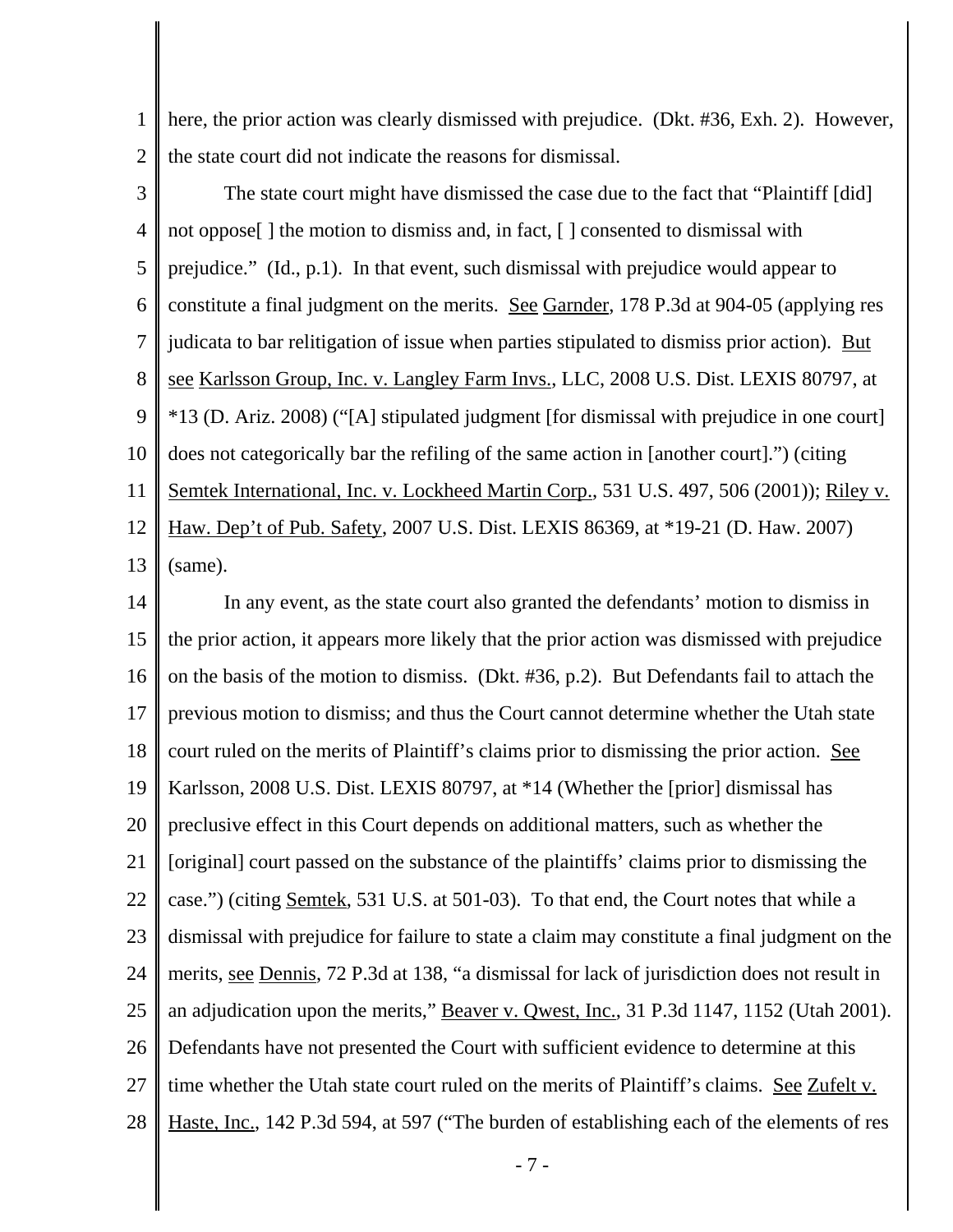1 2 judicata is on . . . the party invoking the doctrine in this case."). Accordingly, the Court cannot hold that Plaintiff's claims in this action are barred by the doctrine of res judicata.

3

## **C. Fed.R.Civ.P. 12(b)(6) – Failure to State a Claim**

4 5 6 7 8 9 10 11 12 13 14 15 Defendants also ask the Court to dismiss with prejudice Plaintiff's amended complaint because "[t]he allegations in the Amended Complaint state no cognizable claim" and "no other legal theory could possibly salvage the Amended Complaint." (Dkt. #36, p.2). Specifically, Defendants contend that because "the only cited legal basis for the Amended Complaint is 42 U.S.C. § 1983" and Defendants are not state actors, "[n]o claim lies under § 1983." (Id.). Plaintiff responds that "[n]ever before in the history of America has there been such a clear violation of Civil Rights, and a violation of every Constitutional Right to a good, innocent, honest, law abiding group of people." (Dkt. #37, p.1). Plaintiff also reiterates that the claim is "discrimination against persons for a religion" and states that "at least 110 million dollars worth of property was confiscated and put in the care of Bruce Weisan (a member of the Mormon Church) to sell of [sic] as quickly as possible." (Id.).

16 17 18 19 20 21 22 23 24 25 26 27 28 Liberally construed, Plaintiff's Amended Complaint alleges that Defendants violated 42 U.S.C. § 1983 by discriminating against them because of their exercise of their First Amendment right of free exercise of religion and without the process due them under the Fourteenth Amendment. Section 1983 "prohibits interference with federal rights under color of state law." Rendell-Baker v. Kohn, 457 U.S. 830, 838 (1982). Thus, "[t]he ultimate issue in determining whether a person [or entity] is subject to suit under § 1983 is the same question posed in cases arising under the Fourteenth Amendment: is the alleged infringement of federal rights 'fairly attributable to the State?'" Id. (quoting Lugar v. Edmondson Oil Co., 457 U.S. 922, 937 (1982)). And so the issue presented is whether Defendants' alleged action "can fairly be seen as state action." Id.; accord Morse v. North Coast Opportunities, 118 F.3d 1338, 1340 (9th Cir. 1997) ("In order to maintain a cause of action based on an allegation of constitutional

- 8 -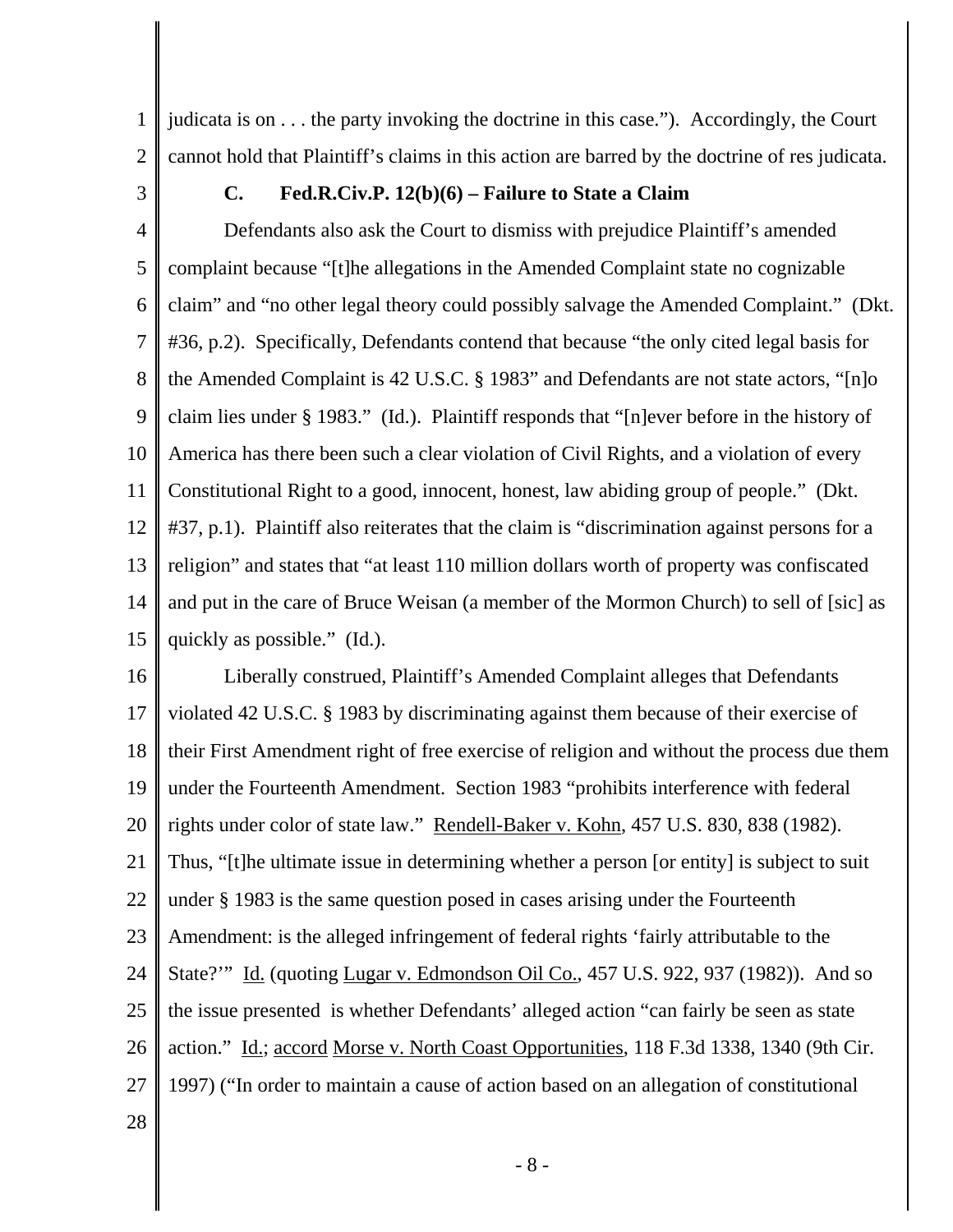1 2 violations, a plaintiff must show that the actions complained of are 'fairly attributable' to the government.").

3 4 5 6 7 8 9 10 11 12 13 14 15 16 17 18 Defendants are Utah corporations that conduct the legal affairs of the Church of Jesus Christ of Latter-day Saints. As such, they are private entities, not state actors. See Deleo v. Rudin, 328 F.Supp.2d 1106, 1114 (D. Nev. 2004) ("Neither the Church nor its members are state actors for § 1983 purposes."). Section "1983 excludes from its reach merely private conduct, no matter how discriminatory or wrong." Sutton v. Providence St. Joseph Med. Ctr., 192 F.3d 826, 835 (9th Cir. 1999) (citation omitted). But the inquiry does not end there. "[T]he acts of a private party [may be] attributable to the state on certain occasions when the private party acted in concert with state actors." Rendell-Baker, 457 U.S. at 838 n. 6; see Chico Feminist Women's Health Center v. Butte Glenn Medical Society, 557 F.Supp. 1190, 1195 ("The requisite degree of state involvement . . . . exists when the state has 'so far insinuated itself into a position of interdependence with [the private entity] that it must be recognized as a joint participant in the challenged activity. . . ."") (quoting <u>Burton v. Wilmington Parking Authority</u>, 365 U.S. 715 (1961)). And here, Plaintiff alleges that "the [M]ormon [C]hurch has [acted in collusion] with the state of Utah and Arizona to discriminate against [him]." (Dkt. #33, p.4).

19 20 21 22 23 Nonetheless, "a complaint [does not] suffice if it tenders 'naked assertions[s]' devoid of 'further factual enhancements.'" Iqbal, 129 S.Ct. at 1949 (quoting Twombly, 550 U.S. at 557). "To survive a motion to dismiss, . . . the plaintiff [must] plead[ ] factual content that allows the court to draw the reasonable inference that the defendant is liable for the misconduct alleged." Id.

24 25 26 27 28 In his amended complaint, Plaintiff fails to plead any facts sufficient to allow the Court to reasonably infer that Defendants were either "engaging in a traditional and exclusive public function [or] responding to state compulsion . . ." <u>Brentwood Academy</u> v. Tennessee Secondary School Athletic Ass'n, 531 U.S. 288, 294 (2001). Plaintiff's conclusory allegations of collusion amongst Defendants and the States of Utah and

- 9 -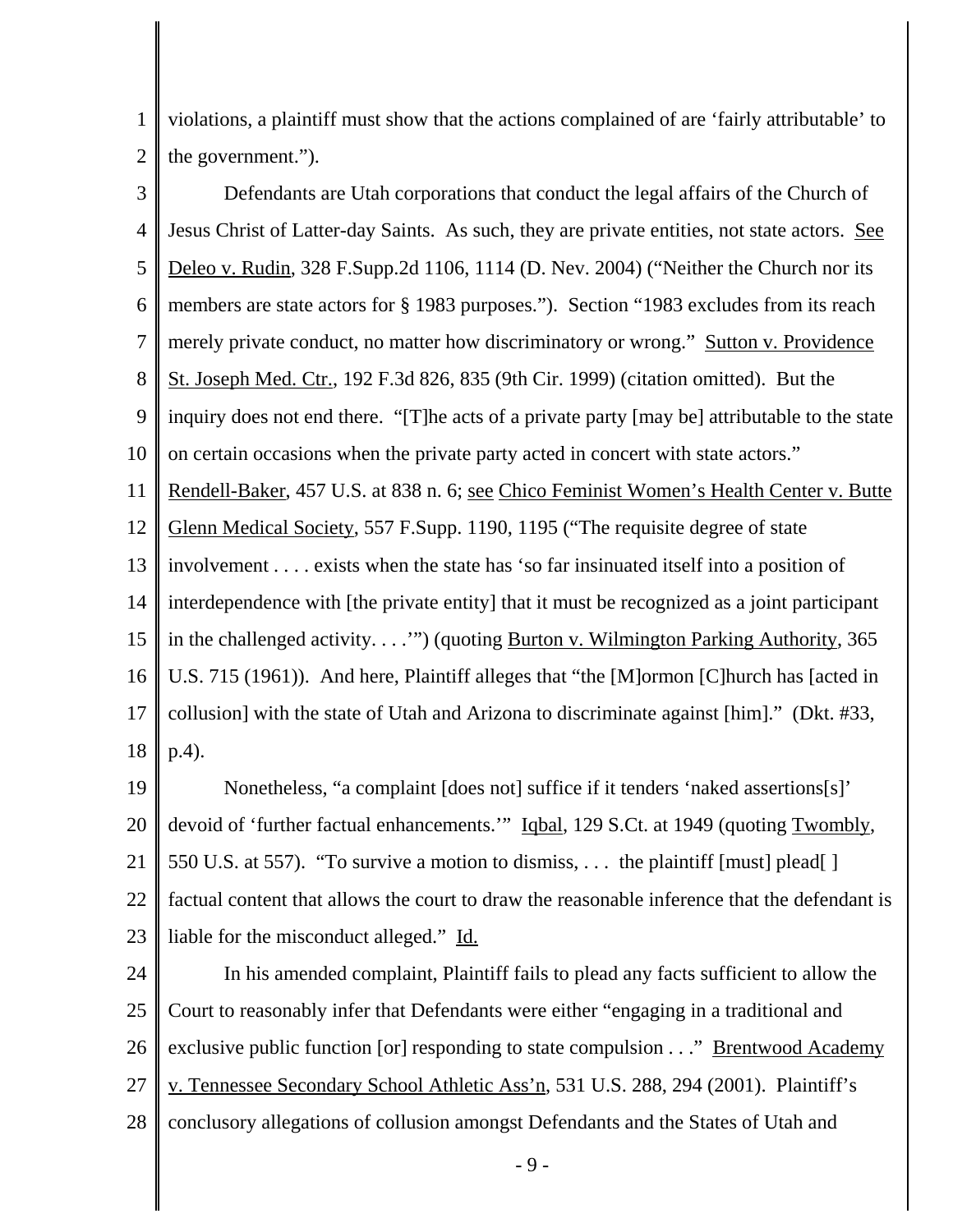1 2 3 4 5 6 7 8 9 10 Arizona, as well as the allegation that his "property was confiscated and put in the care of ... a member of the Mormon Church[,]"<sup>5</sup> are not sufficient to permit the Court to infer any sort of invidious discrimination or actionable "joint participation" between the States of Utah and Arizona and the LDS Church. See Lynch v. Donnelly, 465 U.S. 668, 673 (1984) ("Nor does the Constitution require complete separation of church and state; it affirmatively mandates accommodation, not merely tolerance, of all religions, and forbids hostility toward any"); see also Moose Lodge No. 107 v. Irvis, 407 U.S. 163, 173 (1972) ("The Court has never held, of course, that discrimination by an otherwise private entity would be violative of the Equal Protection Clause if the private entity receives any sort of benefit or service at all from the State . . .").

11 12 13 14 15 16 17 18 19 20 21 The Court "do[es] not require heightened fact pleading of specifics, but only enough facts to state a claim to relief that is plausible on its face." Twombly, 550 U.S. at 570. Plaintiff's conclusory and unsupported allegations of Defendants' collusion with the States of Utah and Arizona to engage in discrimination and religious persecution of members of the FLDS Church, however, fail to satisfy the plausibility requirement of Fed.R.Civ.P. 8(a)(2), as imposed by the Supreme Court in Twombly and Iqbal. "To be clear . . . . [i]t is the conclusory nature of [Plaintiff's] allegations, rather than their extravagantly fanciful nature, that disentitles them to the presumption of truth." Iqbal, 129 S.Ct. at 1951. And "[b]ecause [Plaintiff] ha[s] not nudged [his] claims across the line from conceivable to plausible, [his] complaint must be dismissed." Twombly, 550 U.S. at 570; see also Igbal, 129 S.Ct. at 1949 ("[A] complaint must contain sufficient factual

22

23

24 25 26 27 28 <sup>5</sup>Plaintiff's complaint that Defendants "have taken our homes and our property and put them in control of a man who is selling them away for his own game. . . . is an apparent reference to the fact that, in 2005, the State of Utah took control of the United Effort Plan Trust, which holds property of the members of the Fundamentalist Church of Jesus Christ of Latter-day Saints." (Dkt #36, p2; Dkt. #28, Exh. 2). The Court may take judicial notice of these facts under Fed.R.Evid. 201. See U.S. v. W.R. Grace, 504 F.3d 745, 766 (9th Cir. 2007) ("[W]e have discretion to take judicial notice under Rule 201 of the existence and content of published articles.").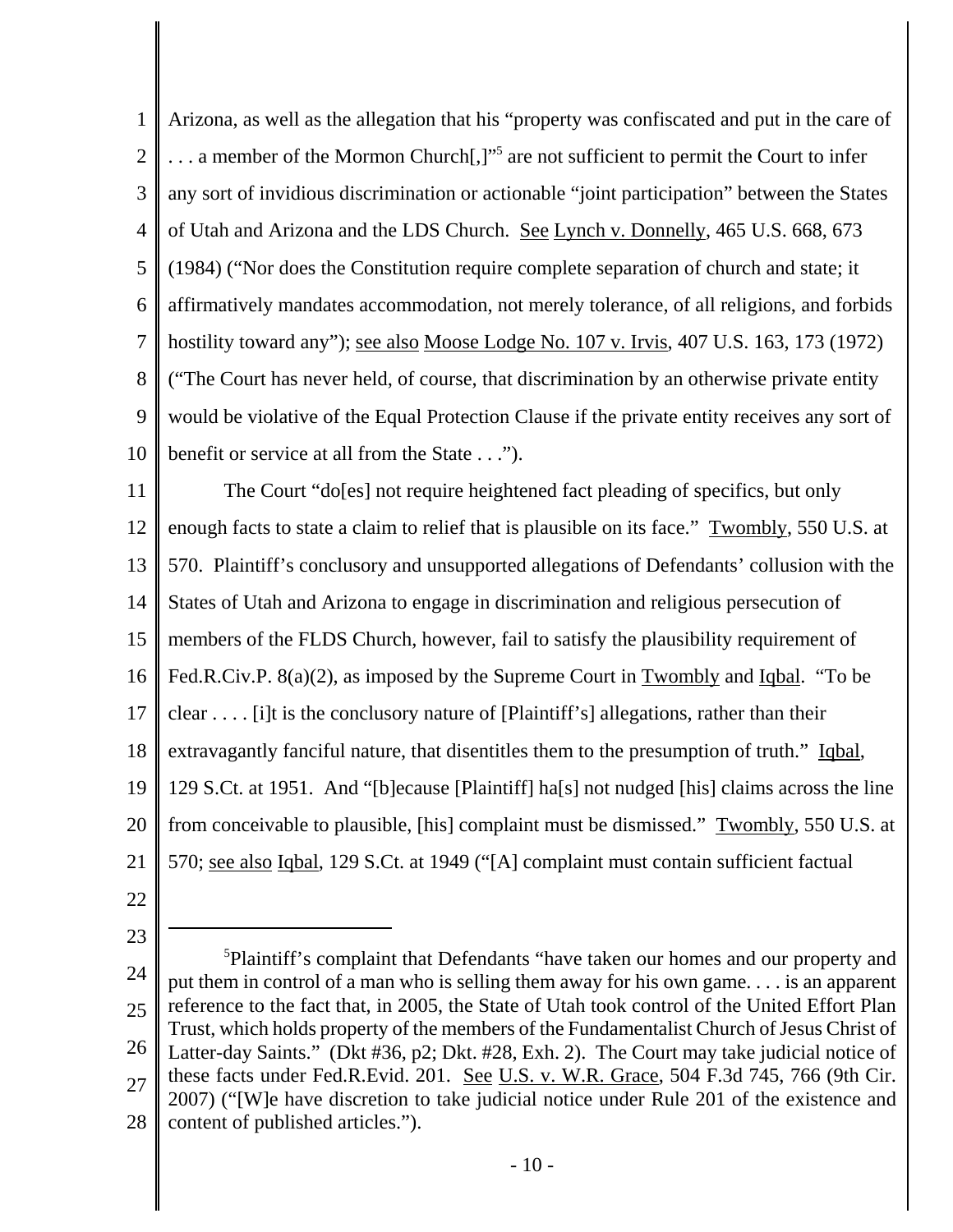1 2 matter, accepted as true, to 'state a claim to relief that is plausible on its face.'") (quoting Twombly, 550 U.S. at 570).

3 4 5 6 7 8 9 10 11 12 However, in an abundance of caution, the Court will grant Plaintiff leave to file a motion for leave to amend the amended complaint. Leave to amend should be granted even if no request to amend the pleading is made, unless "the pleading could not possibly be cured by the allegation of other facts." Lopez v. Smith, 203 F.3d 1122, 1130-31 (9th Cir. 2000) (en banc). "This rule is 'particularly important for the pro se litigant.'" Id. at 1131 (quotation omitted). Plaintiff is cautioned to strictly comply with the District of Arizona's Local Rule of Civil Procedure 15.1 and Federal Rule of Civil Procedure  $8(a)(2)$ .<sup>6</sup> Plaintiff is also cautioned, as discussed above, that any amended complaint must allege specific facts to state a claim for relief that is plausible on its face. See Iqbal, 129 S.Ct. at 1949.

13 **Accordingly,**

14 15 **IT IS HEREBY ORDERED** granting Defendants' Motion to Dismiss. (Dkt. #36).

16 17 18 19 20 21 22 **IT IS FURTHER ORDERED** denying as moot Plaintiff's (1) Motion for Extension of Time to File Further Petitions (Dkt. #38), (2) Motion for "the Judge to Declare the Confiscation of the United Effort Plan Illegal" (Dkt. #44), (3) Motion for a Negotiated Settlement (Dkt. #45), (4) Motion for Summary Judgment for Monetary Damages (Dkt. #47), (5) Motion to Amend Complaint: Damages (Dkt. #48), and (6) Amended Motion for "Immediate Judgment to Declare the Confiscation of the Unit Effort Plan Illegal" (Dkt. #50).

- 23 24 25 **IT IS FURTHER ORDERED** dismissing with prejudice Plaintiff's Amended Complaint. (Dkt. #33). However, the Court will permit Plaintiff – if he chooses – to file a Motion for Leave to Amend his Complaint. The motion must comply with the District
- 26

<sup>27</sup> 28 <sup>6"</sup>A pleading that states a claim for relief must contain: . . . (2) a short and plain statement of the claim showing that the pleader is entitled to relief[.]" Fed.R.Civ.P. 8(a)(2).